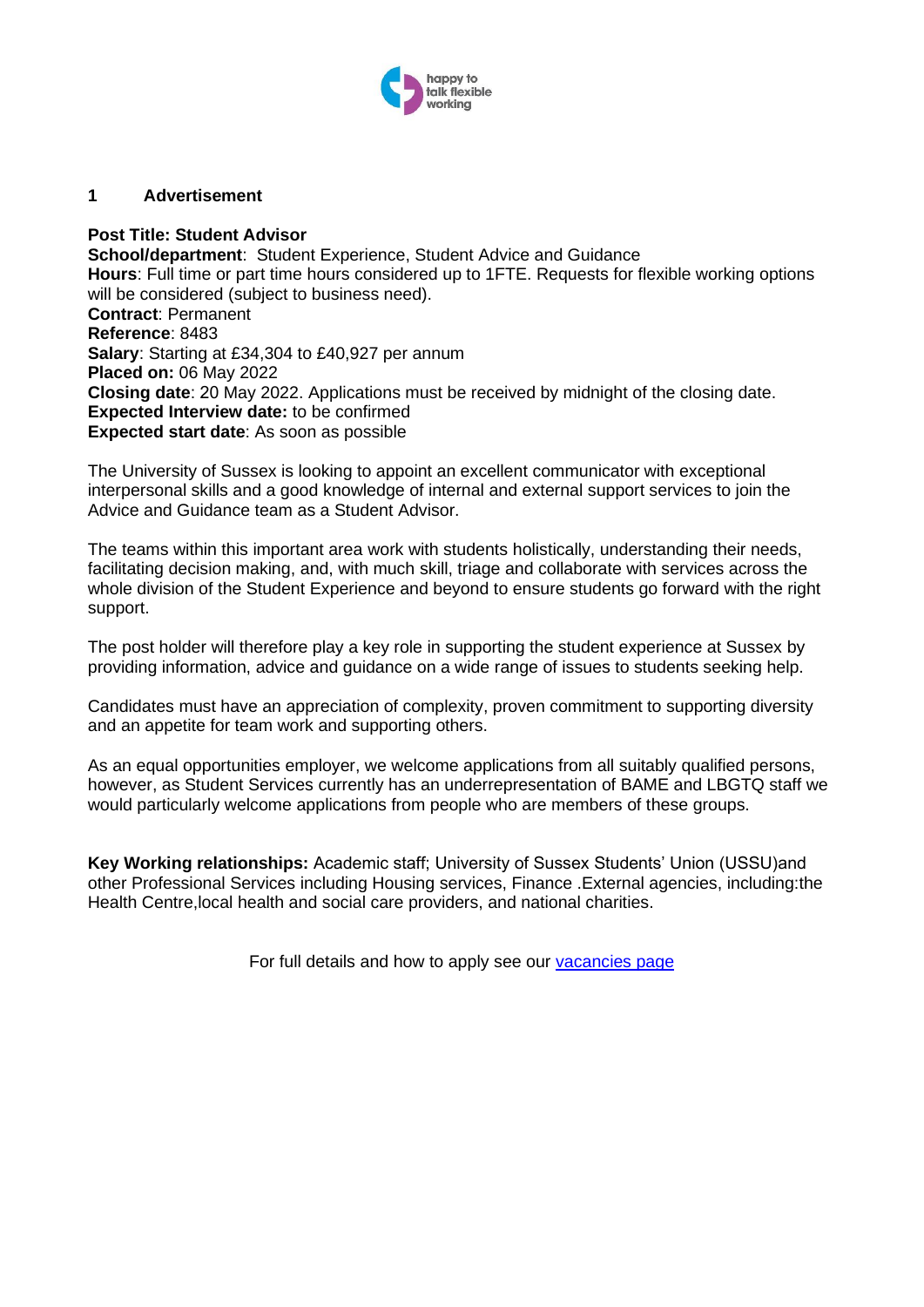# **2. The School / Division**

Please find further information regarding the school/division at <https://www.sussex.ac.uk/about/strategy-and-funding> <http://www.sussex.ac.uk/schoolsandservices/professionalservices/student-experience> <https://www.sussex.ac.uk/study/terms-and-conditions/access-agreements>

### **Purpose of the post:**

Provide reactive and proactive information, advice and guidance to Sussex students supporting them to gain the best university experience they can. Empower students to understand and find information that will support aspects of their journey and help to facilitate decision making. Work closely and collaboratively with all areas of the division whilst build strong relationships beyond the division and University. Work with schools of study to help ensure the University provides clear advice, guidance and therefore a holistic, comprehensive and supportive approach to all aspects of the student experience

#### Key Responsibilities

- **1. Provide appropriate and often complex information, advice, and guidance to students on a range of presenting issues using an in depth knowledge on a range of areas, protocols, legislation, procedures and policies.**
- **2. To build, seek, develop and maintain relationships with key referral and signposting services both internally and externally, fully participating in decision making regarding specific cases and taking the lead where appropriate on communicating the solution and working with the student to enact.**
- **3. To proactively lead and / or contribute to the development of information, advice and guidance mechanisms and solutions for individual andstudent groups using creative, appropriate solution–focussed approaches**
- **4. To take the lead in working with named Schools to assist with the process of monitoring and following-up issues with student engagement and progress**
- **5. Work with colleagues across the University to promote the work of the service ensuring that staff and students have a full understanding of the provision. Participate in key university initiatives**

Key Responsibilities and Duties

**1. Provide appropriate and often complex information, advice, and guidance to students on a range of presenting issues using an in depth knowledge on a range of areas, protocols, legislation, procedures and policies.** 

To maintain up to date knowledge of relevant legislation, policies, regulations, and practice relevant to the post, and to undertake research, training and communication to support the development of this knowledge and take a proactive approach to sharing this knowledge with colleagues within and outside of the area and division.

To advise students on issues relating specifically to: budgeting, fees, funding, sources of discretionary financial support, and to assist them in making fund applications, as necessary.

To create and maintain timely, accurate, confidential, records of student contacts, case notes and actions and collectdata relating to them as part of report writing and data analysis for the service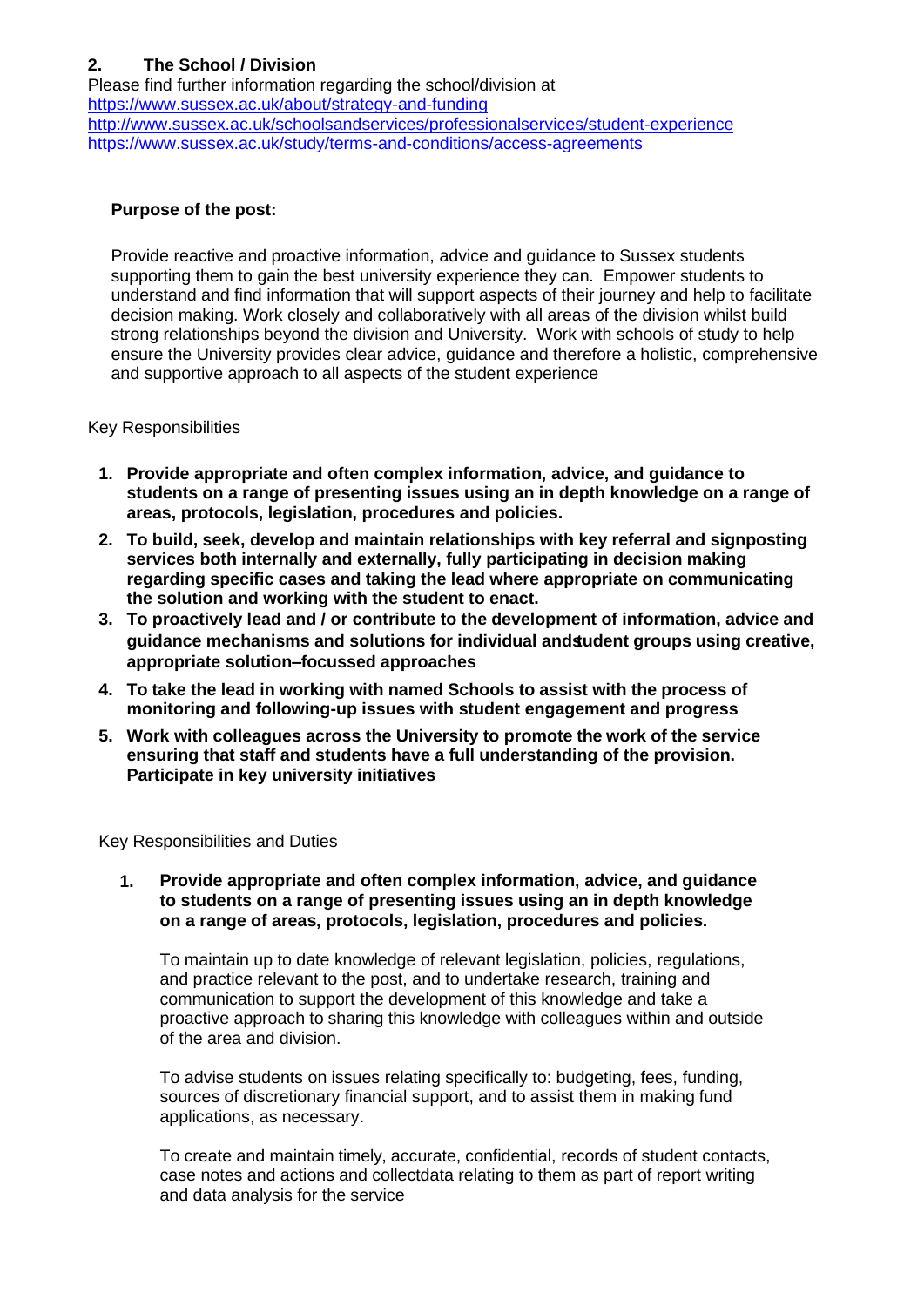To organise and prioritise a client caseload; to routinely monitor and review casework, taking into account any urgent action required and to take responsibility for deciding when to invoke peer or management supervision

**2. To build, seek, develop and maintain relationships with key referral and signposting services both internally and externally, fully participating in decision making regarding specific cases and taking the lead where appropriate on communicating the solution and working with the student to enact.** 

To take the lead (where appropriate) and work collaboratively with various services, areas and partners to help ensure that a flexible service that meets the needs of various student groups is offered including: widening participation students, careexperienced and estranged students, under 18 year olds, students from partner institutions and part-time students.

Work proactively with services areas where needed regarding cases, providing insight into procedure and legislation as well as holistic guidance regarding a student and taking steps (including the breach of confidentiality where risk is determined to be high) to resolve challenges and complex cases

Chairing case meetings and fitness to study panels if needed and as appropriate

### **3**. **To proactively lead and / or contribute to the development of information, advice and guidance mechanisms and solutions for individual andstudent groups using creative, appropriate solution–focused approaches**

To pro-actively contribute to the design and implementation of protocols for information and advice giving and to assist with the management of up-to-date publicity and critical spaces where information is held

Review and continuously improve using student feedback, the mechanisms used for seeking advice and guidance, making change and adjustments where needed whilst ensuring students have clear and easy routes to find the information they need so that they can develop their independence

#### **4**. **To take the lead in working with named Schools to assist with the process of monitoring and following-up issues with student engagement and progress**

Work with a named school, ensuring that students who may need advice, guidance and support are engaged with the service and are provided with the information that they need

Develop and maintain an understanding of the key concerns and challenges in the school and seek trends and data patterns that may inform and result in some proactive and preventative work for cohorts around particular aspects of the student experience. Share these findings with other appropriate services for collaborative responses.

#### **5. service ensuring that staff and students have a full understanding of the Work with colleagues across the University to promote the work of the provision. Participate in key university initiatives**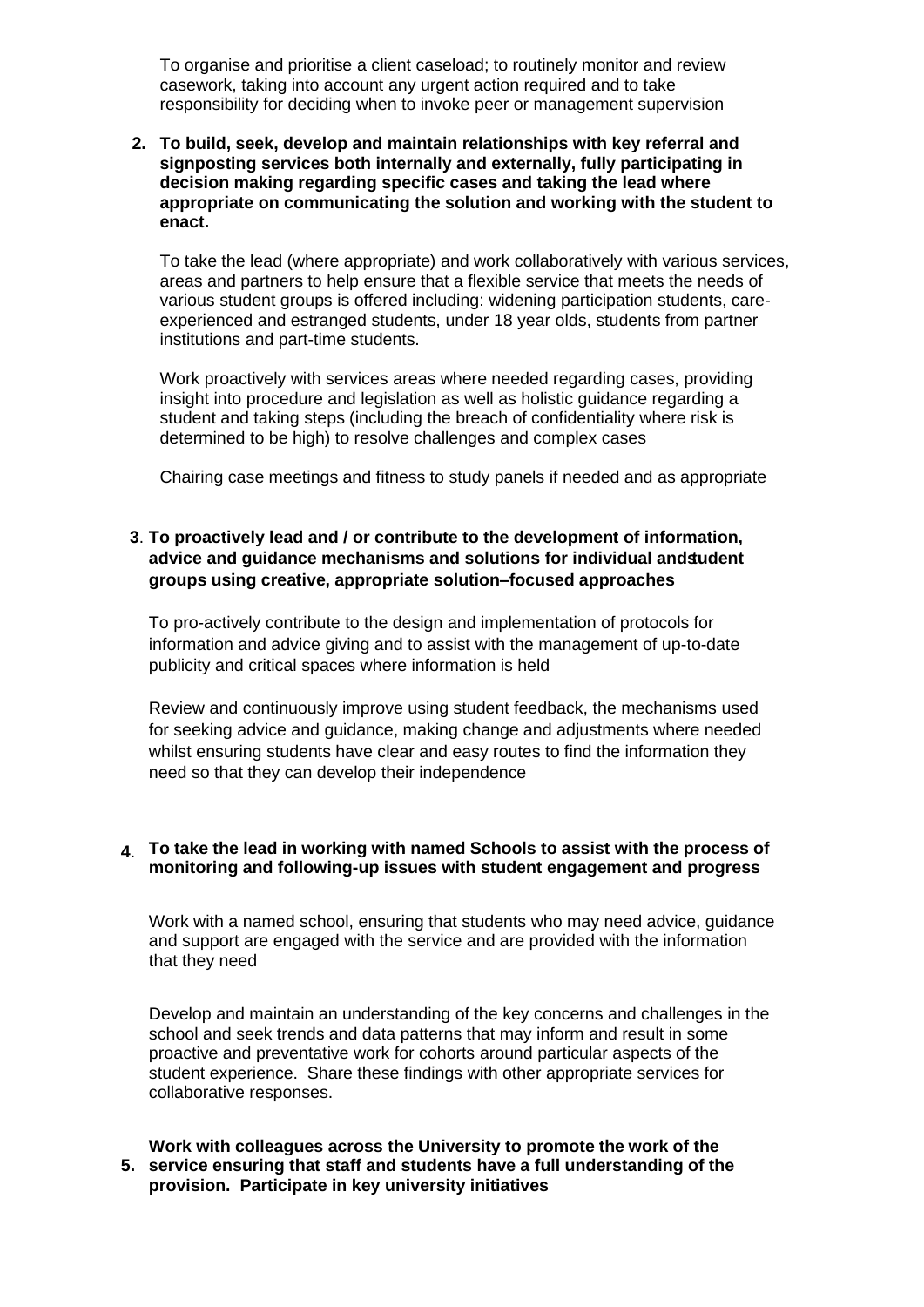Represent Advice and Guidance at meetings and events and to participate in Student Induction and Orientation activities

Contribute to the design and delivery of training / workshops for students and staff on areas of frequent concern or enquiry and using data and trends understand what could be offered proactively to address challenges before a more reactive response is needed.

Additional reasonable duties as required in line with the grade of the post

Occasional evening and weekend work will be required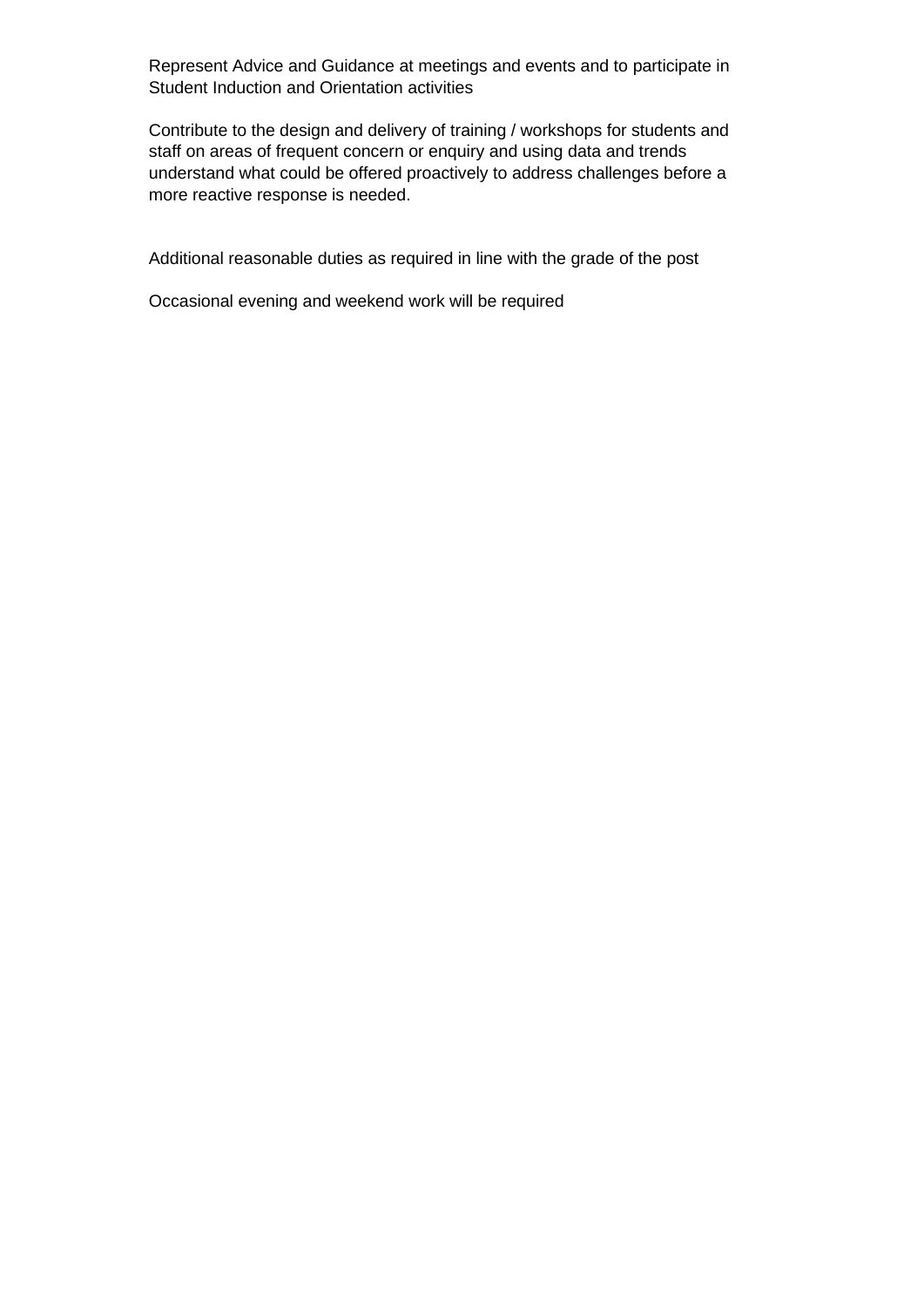## **Person Specification**

# SKILLS / ABILITIES

|                                                           | Essential | Desirable |
|-----------------------------------------------------------|-----------|-----------|
| Excellent communication skills, both spoken and written   | X         |           |
| and the ability to apply these consistently in a range of |           |           |
| different contexts                                        |           |           |
| Good up to date and all round information technology      | X         |           |
| competences                                               |           |           |
| Able to maintain tact and discretion and adhere to        | X         |           |
| confidentiality within ethical boundaries                 |           |           |
| Ability to handle difficult conversations and maintain    | X         |           |
| objectives and clear professional boundaries at all times |           |           |
| Ability to manage competing demands and consistently      | X         |           |
| demonstrate sound judgement when prioritising             |           |           |
| workloads                                                 |           |           |
| Competence in accurate record keeping and report          | X         |           |
| writing                                                   |           |           |
| High level interpersonal skills including well attuned,   | X         |           |
| expert listening and advice giving skills                 |           |           |

# KNOWLEDGE

|                                                         | Essential | Desirable |
|---------------------------------------------------------|-----------|-----------|
| A good understanding of the Equality Act 2010 and its   | х         |           |
| implications for this work within higher education.     |           |           |
| An understanding of the support requirements that       | x         |           |
| students experiencing various challenging personal      |           |           |
| circumstances may have                                  |           |           |
| Good knowledge of issues relating to the student        | x         |           |
| experience within higher education and policies and     |           |           |
| processes relevant to this.                             |           |           |
| Appreciation of challenges and issues students face     |           |           |
| across disciplines and at various levels of study       |           |           |
| Extensive knowledge of internal and external specialist | x         |           |
| advice and support services                             |           |           |

## EXPERIENCE

|                                                                                                                | Essential | Desirable |
|----------------------------------------------------------------------------------------------------------------|-----------|-----------|
| Experience of working in a professional capacity to<br>assist people who are experiencing challenging          |           |           |
| personal circumstances                                                                                         |           |           |
| Experience of undertaking recent professional<br>development in a subject relevant to IAG                      | X         |           |
| Experience of working in post-16 education                                                                     | X         |           |
| Experience of innovation in contributing to the<br>development of advice provision                             |           | x         |
| Significant experience of working within the Equality Act<br>2010                                              | X         |           |
| Experience of assessing risk and individual needs for<br>people in distress                                    | X         |           |
| Experience of participation in peer support networks<br>and reflective practice                                |           | x         |
| Experience of undertaking the independent<br>development and delivery of information sessions eg.<br>induction |           | х         |